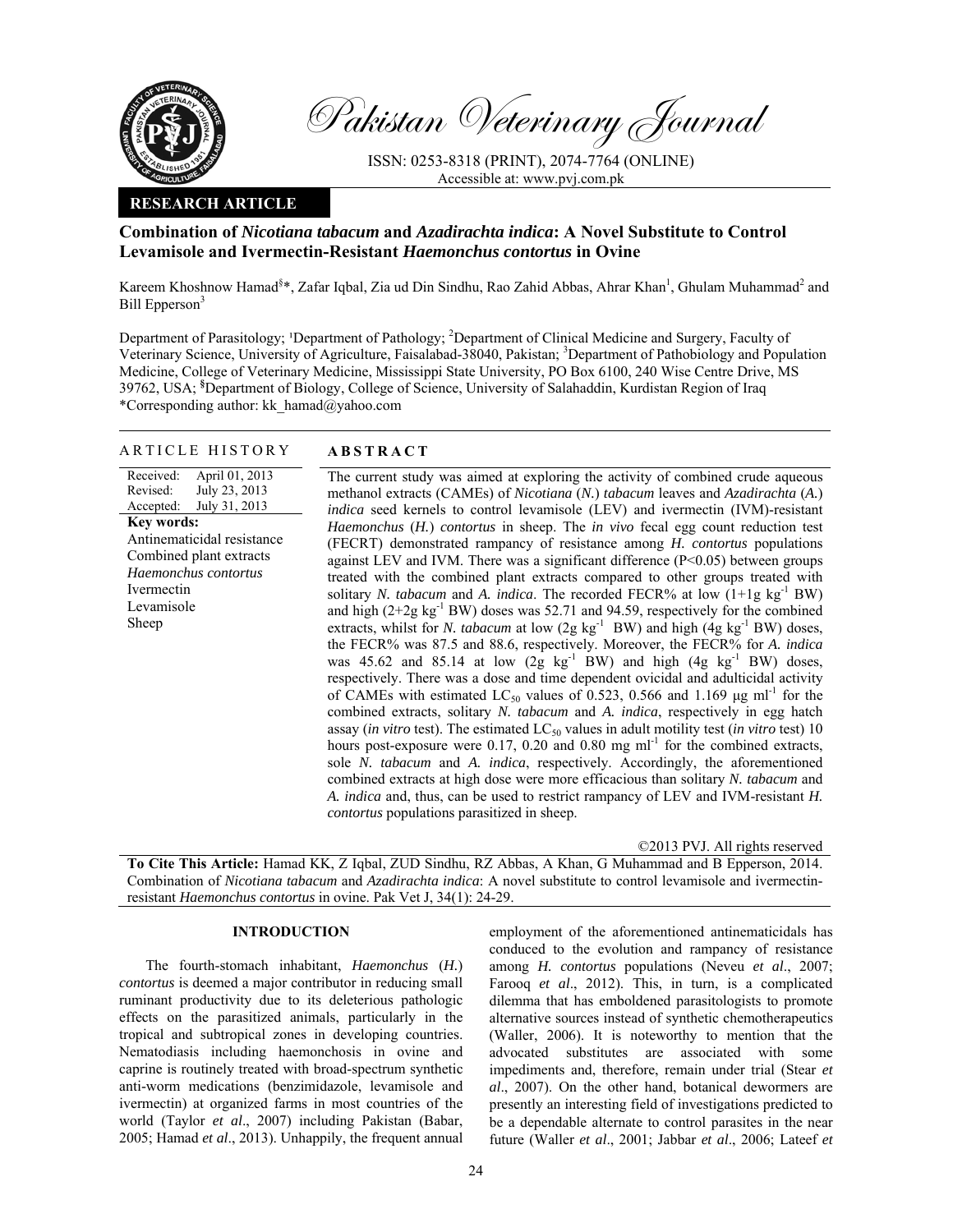*al.,* 2013). There is plethora of reports regarding anticesticidal, antitrematicidal, antinematicidal and anticoccidial activities of plants to cure parasitism in animals (Abbas *et al.,* 2012; Sindhu *et al*., 2012). In fact, the studies on the combination of plant extracts to control antinematicidal-resistant and susceptible gastrointestinal nematodes are extremely rare or even nonexistent. Most reports about the synergistic activity of mixed plants have been emanated from traditional Indian and Chinese Medicine (Sabu and Kuttan, 2002; Li, 2009; Munir *et al*., 2013). Additionally, livestock raisers in Pakistan claim to have generated considerable results from using mixed plants. Needless to say, those allegations have yet to be proven scientifically. The reason for executing the current study, then, was two-fold. First fold included evaluation of synergistic activity between *N. tabacum* and *A. indica*. The other aim was determining the potency of the above combined plant extracts as compared to levamisole and ivermectin-resistant *H. contortus* in sheep.

#### **MATERIALS AND METHODS**

**Site of field work:** The field experiments were performed at Angora Goat Farm, Layyah District, Pakistan. There is a big gap in the annual climatic conditions in the farm due to its location in the sub-tropical region. The temperature reaches 50°C in the summer and declines to 4°C in winter. The recorded humidity is 35 to 60% in different months of the annum. The yearly rainfall varies from 150-200 mm in the summer (Monsoon season) and 50 mm in winter. The majority of sheep reared on the farm belongs to the local Pak Karakul breed. Sheep forage on paddocks during day time and, are housed and fed on dry straw at night. Green grass is seldom given and no industrial fodders or premixes are offered to animals. Benzimidazoles (oxfendazole and albendazole), levamisole (LEV) and ivermectin (IVM) are the most regularly employed antinematicidals on the farm.

**Selection of experimental animals:** FAMACHA Anaemia Guide Chart (Macedo *et al*., 2010) was used for choosing 135 ram and ewe lambs (3-6 months old) which have not had any anti-worm drug administered for the last 2-3 months. The estimated eggs per gram of feces (EPG) were not less than 150 eggs per naturally infected animal (Coles *et al*., 1992). The percentage of *H. contortus* infection was >90% (Bowman *et al*., 2003). The animals chosen for the field trial were isolated from the flock and randomly allocated and tagged into the following nine groups (n=15 in each group):

- 1: LEV resistance detection
- 2: IVM resistance detection
- 3: *N. tabacum* low dose  $(2 g kg^{-1}BW)$
- 4: *N. tabacum* high dose  $(4 g kg^{-1}BW)$
- 5: *A. indica* low dose  $(2 \nvert g \nvert kg^{-1}BW)$
- 6: A. *indica* high dose  $(4 \text{ g kg}^{-1}BW)$
- 7: Combined *N. tabacum A. indica* and low dose (1+1 g  $kg^{-1}$  BW)
- 8: Combined *N. tabacum A. indica* and high dose (2+2 g  $k\mathfrak{g}^{-1}$  BW)
- 9: Infested untreated

**Fecal examination:** Qualitative and quantitative fecal examinations were performed during the selection of all the groups. Fecal egg count reduction test (FECRT) was utilized for the diagnosis of resistance against LEV and IVM and assessment of solitary *N. tabacum* and *A. indica* in addition to the combined *N. tabacum* and *A. indica* against LEV and IVM -resistant *H. contortus* according to standard parasitological procedures (Soulsby, 1982; Coles *et al.,* 1992) and as mentioned in the previous paper of Hamad *et al.* (2013).

**Coproculture:** Coprocultures were also conducted to evaluate the contribution of other gastrointestinal nematodes through identification of the larvae (L3) of each nematode worm (MAFF, 1986) and as explained in the previous paper of Hamad *et al.* (2013).

**Studies on antinematicidal resistance - FECRT:** LEV 1.5% [Epla Lab (Pvt) Ltd] and IVM 1% [Cherished Pharmacauticals (Pvt) Ltd] were provided by Sanna Laboratories, Faisalabad, Pakistan and checked for their accuracy percentages of active ingredients by HPLC analysis in Central Hi-Tech Laboratories, University of Agriculture, Faisalabad-Pakistan (UAF). The animals in group 1 were treated with LEV at the recommended dose  $(7.5 \text{ mg kg}^{-1}$  BW), group 2 was treated with IVM at the recommended dose  $(0.2 \text{ mg kg}^{-1} \text{BW})$ , whilst, group 9 was left as the control. Fecal examinations and coprocultures of the animals were conducted at day 14 (post-treatment) as explained in the earlier paper of Hamad *et al*. (2013).

RESO program (CSIRO Animal Health Research Laboratory, Private Bag 1, Parkville, Vic. 3052, Australia) was exploited to analyze the FECR data including arithmetic mean, variance of counts, FECR% and 95% confidence interval. As proposed by Coles *et al.* (1992), resistance is evolves if (i) the FECR% is less than 95% (ii) the lower limit of 95% confidence interval is less than 90% (iii) If merely one of the two criteria is met, resistance is suspected. Any negative value computed from FECR % and lower limit of confidence interval was reckoned equal to zero, interpreting that the resistance is extremely rampant and at the disastrous level as proposed by Gill (1996).

#### **Potency of combined plants against resistant**  *Haemonchus contortus*

**Plant extraction:** *N. tabacum* leaves *A. indica* seed kernels were purchased from the local market of Faisalabad, Pakistan. The extraction performed following the procedure suggested by Gilani *et al*. (2004) and as stated in the former paper of Hamad *et al.* (2013).

**FECRT:** The animals in groups 3 and 4 were treated with *N. tabacum* CAME at low and high doses respectively; while groups 5 and 6 were treated with *A. indica* CAME at low and high doses respectively. Groups 3, 4, 5 and 6, then, served as standards to detect synergistic activity of low (group 7) and high (group 8) doses of combined *N. tabacum* and *A. indica* CAMEs. Ultimately, group 9 served as infested control without treatment. Fecal examinations and coprocultures of the animals were executed at day 14 (post-treatment) as mentioned in the previous paper of Hamad *et al.* (2013). FECR % was calculated by the formula described in the above section "Studies on antinematicidal resistance".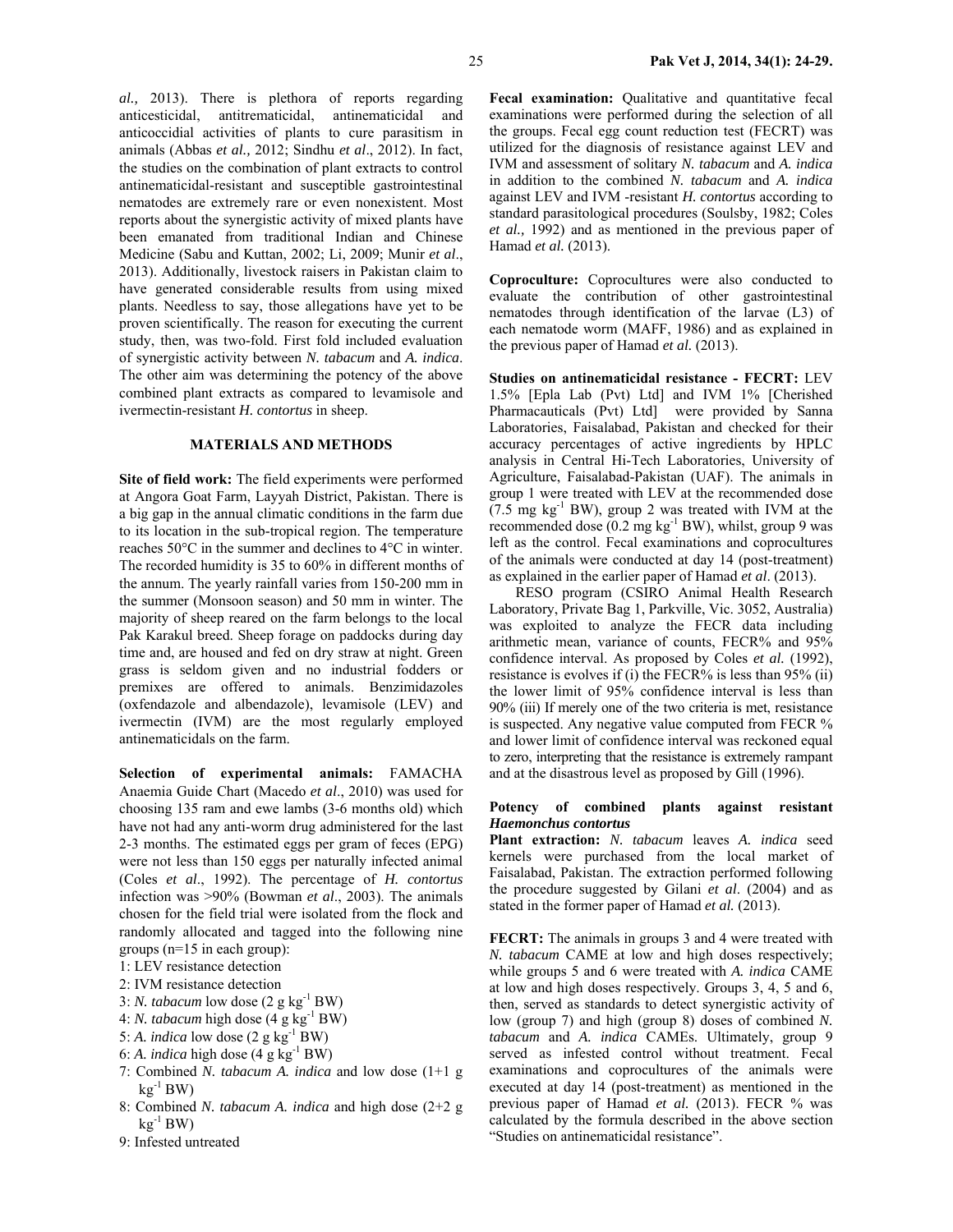**Egg hatch assay (EHA)** was performed to assess the inhibitory impacts of various concentrations of the CAMEs of combined *N. tabacum* and *A. indica* extracts in addition to solitary of *N. tabacum* and *A. indica* (for comparison purposes) on the hatching of the *H. contortus* eggs. EHA was carried out according to the methodology depicted by Coles *et al*. (1992) with simple modifications by some investigators to be more appropriate for the evaluation of ovicidal activity of medicinal botanicals (Macedo *et al*., 2010) and as cited in the earlier paper of Hamad *et al.* (2013). LC50 was calculated using probit analysis.

**Adult motility test (AMT)** was used with simple modifications to determine the efficacy of the plant CAMEs to kill or paralyze live adult resistant *H. contortus* in sheep (Singh *et al*., 1985) and as mentioned in the previous paper of Hamad *et al.* (2013).

**Statistical analysis:** The RESO Computer Programme was used for detecting resistance among the parasite populations after performing FECRT (Coles *et al*., 1992). Probit analysis was employed for the calculation of LC50 (Hubert and Kerboeuf, 1992). Completely randomized design (CRD) was applied to assess the ovicidal activity of plants through conducting EHA. For analyzing the data collected from FECRT, Tukey's test was applied and Fvalues were calculated. To compare between low and high doses of the used plant, t- test was applied. Analysis of data collected from AMT (an *in vitro* test), 3- factor (time, concentration, mortality) CRD was applied. Significant differences among various means were determined using Tukey's test at 5% level of significance.

#### **RESULTS**

**Contribution of different nematodes in parasitized experimental animals:** Coproculture disclosed that *H. contortus* had a major contribution (>90%) in infestation of experimental animals in all the groups. The animals that underwent the experiment were predominantly infested with *H. contortus*; however, other gastrointestinal nematodes poorly contributed in the infection as well (Table 1).

#### **Resistance detection**

**Coproculture:** Evidenced by the results of pre-treatment coproculture of mixed fecal specimens of group 1 (LEV), group 2 (IVM) and group 9 (control) of animals, the LEV, IVM and control groups had 94, 91 and 93% *H. contortus* infestation, respectively; while infestation with the other concurrent nematodes was 6, 9 and 7%, respectively (Table 1). Post-treatment (day 14), the LEV and IVM had 92 and 93% *H. contortus* infection, respectively, while the shares of other nematodes were 8 and 7%, respectively (Table 2).

**FECRT:** Mean EPG reduction on day 14 post-treatment with LEV and IVM were  $247\pm56.41$  SE and  $213\pm63.53$ SE, respectively (control mean EPG=987±364.26 SE). The calculated FECR% and lower confidence interval 95% for LEV, based on RESO Programme, were 75 and 38, respectively, while they were 78 and 42 for IVM,

respectively. Consequently, it was concluded that the parasite had developed resistance against LEV and IVM at Angora Goat Farm. Needless to say, however, IVM was somewhat more efficacious than LEV.

**Potency of combined plant extracts against resistant**  *Haemonchus contortus***:** After extraction, the yield of CAMEs from *N. tabacum* and *A. indica* were 1.95 and 2.34%, respectively. The results of post -treatment coproculture of pooled fecal samples of all the animals included in low and high dose groups of sole *N. tabacum*  and *A. indica*, in addition to combined extracts of *N. tabacum* and *A. indica* are shown in table 2. The procured data revealed the potency of the combined extracts at high dose  $(2+2 \text{ g kg}^{-1} \text{BW})$  which was determined by nonrecovery of any larva as compared to the solitary plant extracts.

FECRT: the results of antinematicidal activity (based on mean EPG post-treatment and mean FECR%) of solitary and combined *N. tabacum* and *A. indica* CAMEs (low and high doses) against LEV and IVM -resistant *H. contortus* populations in the experimental animals naturally infested with the predominant parasite (90%) are shown in table 3. The comparison between the low and high doses of the solitary and combined *N. tabacum* and *A. indica* CAMEs (based on FECR %) is demonstrated in figure 1.

EHA: the procured data from analysis of variance (ANOVA) of EHA pertaining to ovicidal activity of different concentrations of combined *N. tabacum* and *A. indica* CAMEs, in addition to the calculation of the mean±SE of hatching inhibition (%) verified various impacts of different concentrations (dose-dependent ovicidal activity) which are expressed in figure 2. The calculated mean square was 3617.48 which is highly significant (P<0.01). The estimated LC50 value of the combined plant extracts was  $0.523 \mu g$  ml<sup>-1</sup> (range 0.465-0.586), while the LC50 values of lone *N. tabacum* and *A. indica* were 0.566 µg ml<sup>-1</sup> (range 0.496-0.642) and 1.169  $\mu$ g ml<sup>-1</sup> (range 1.047-1.303), respectively. According to the calculated LC50 values, the combined extracts were more effective than Sole plants, however, pharmacologically; they did not reach the level of synergism.

**AMT:** referring to the data perceived from the adulticidal activity of combined *N. tabacum* and *A. indica* extracts in addition to sole *N. tabacum* and *A. indica* CAMEs, using AMT and calculated F-value from ANOVA table, there was a significant difference  $(P<0.01)$  between the three factors (time, concentration and death). The mean mortality, after exposure of live resistant *H. contortus* to different concentrations of the plant extracts, was counted every two hours. The  $LC_{50}$  values of combined and solitary CAMEs at different hours were calculated and compared (Table 4).

#### **DISCUSSION**

Antinematicidal resistance (AR) against LEV and IVM in gastrointestinal nematodes (especially *H. contortus*) of ovine has been diagnosed in a reliable way on Angora Goat Farm for first time in the present study.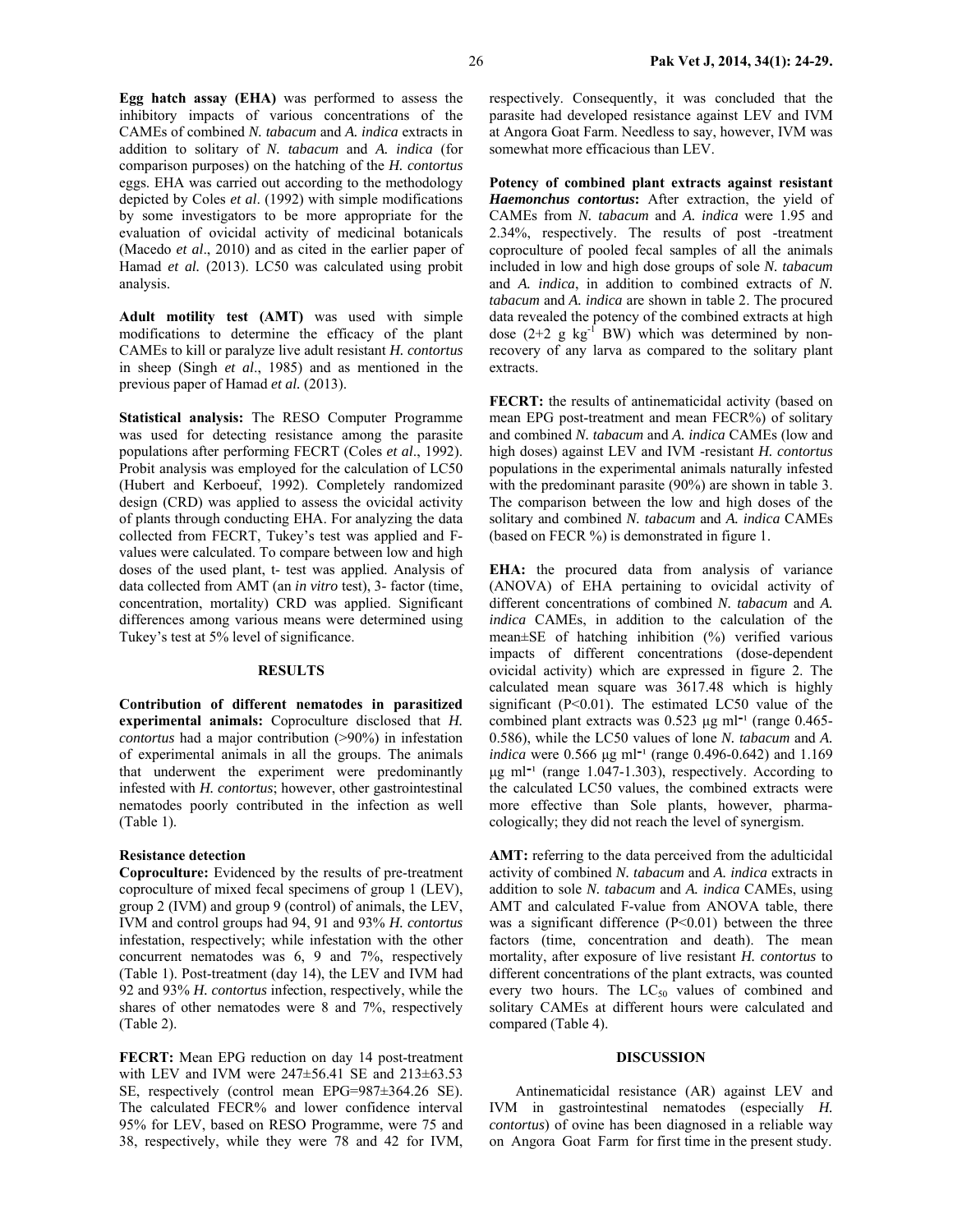

**Fig. 1:** Comparison between the low and high doses of the plant CAMEs (solitary and combined) for their antinematicidal efficacy in reducing the parasite egg out put percentage



Fig. 2: Correlation between the different concentrations of combined CAMEs (*Nicotiana tabacum* and *Azadirachta indica*) and egg hatching inhibition (%)

However, the emergence of AR was also reported by some researchers in other small ruminant farms in Pakistan (Babar, 2005). The current study was intended to evaluate the efficacy of combined *N. tabacum* and *A. indica* CAMEs (50:50 w/w) to restrict rampancy of LEV and IVM-resistant *H. contortus* populations in sheep. So far, it could be ascertained that this is the first international record on potency of combined plant extracts against the antinematicidal-resistant *H. contortus* in sheep. The calculated FECR% and lower confidence interval 95% for LEV, based on RESO Programme, were 75 and 38, respectively, whilst for IVM they were 78 and 42, respectively. Accordingly, it was concluded that the parasite had developed resistance against LEV and IVM at Angora Goat Farm. IVM, however, was a bit more potent than LEV. The most important reason behind the escalation and spread of resistance against LEV and IVM in the farm is frequent yearly use of these antinematicidals which causes selection pressure on the parasite and possibly leads to the occurrence of mutation (Beech and Silvestre, 2010). It is noteworthy to mention that the annual use of LEV and IVM in the farm is 4 and 3 times, respectively. In this connection, Coles *et al*. (1995) have reported the development of AR even when just two to three drenches were given annually. On the other hand, other involving factors for evolution of AR such as bad quality of local products of antinematicidals, random use of dewormers (Afaq, 2003), non-rotation of anthelmintics, absence of any control policy on nematodes, unplanned browsing management and undernourishment should also be considered on Angora Goat Farm (Local Veterinarian File).

|  | <b>Table 1:</b> Pre-treatment contribution of nematodes in the animals |  |  |  |  |
|--|------------------------------------------------------------------------|--|--|--|--|
|  | chosen for the study based on pooled fecal samples                     |  |  |  |  |

| Groups                       |       | <b>Haemonchus</b> | other nematode |
|------------------------------|-------|-------------------|----------------|
|                              |       | Contortus L3 (%)  | L3 (%)         |
| Levamisole                   |       | 94                | 6              |
| lvermectin                   |       | 91                | 9              |
| Nicotiana tabacum            | (L.D) | 97                | 3              |
| Nicotiana tabacum            | (H.D) | 95                | 5              |
| Azadirachta indica           | (L.D) | 96                |                |
| Azadirachta indica           | (H.D) | 92                | 8              |
| Combined Nicotiana tabacum   |       | 94                | 6              |
| and Azadirachta indica (L.D) |       |                   |                |
| Combined Nicotiana tabacum   |       | 95                | 5              |
| and Azadirachta indica (H.D) |       |                   |                |
| Control (infected untreated) |       | 93                |                |

Solitary plants: L.D= Low dose ((2 g kg<sup>-1</sup> BW); H.D= High dose (4 g kg<sup>-1</sup> BW); Combined plants: L.D= Low dose (1+1g kg<sup>-1</sup> BW); H.D= High dose  $(2+2$  g kg<sup>-1</sup> BW)

**Table 2:** Post-treatment percentage of *Haemonchus contortus* and other nematode L3 in the animals chosen for antinematicidal resistance and phytotherapeutic studies based on pooled fecal samples

| Groups                                  | Haemonchus       | other nematode |  |  |
|-----------------------------------------|------------------|----------------|--|--|
|                                         | Contortus L3 (%) | L3(%)          |  |  |
| Levamisole (7.5 mg kg <sup>-</sup> 'BW) | 92               | 8              |  |  |
| Ivermectin (0.2 mg kg <sup>-</sup> BW)  | 93               |                |  |  |
| Nicotiana tabacum<br>(LD)               | poorly recovered | p. recovered   |  |  |
| (HD)<br>Nicotiana tabacum               | poorly recovered | p. recovered   |  |  |
| Azadirachta indica<br>(LD)              | 93               |                |  |  |
| Azadirachta indica<br>(HD)              | poorly recovered | p. recovered   |  |  |
| Combined Nicotiana tabacum              | 92               |                |  |  |
| and Azadirachta indica (LD)             |                  |                |  |  |
| Combined Nicotiana tabacum              | not found        | not found      |  |  |
| and Azadirachta indica (HD)             |                  |                |  |  |
| Control (infected untreated)            |                  |                |  |  |

Solitary plants: LD=Low dose ((2 g kg<sup>-1</sup> BW); HD=High dose (4 g kg<sup>-1</sup> BW); Combined plants: LD=Low dose (1+1g kg<sup>-1</sup> BW); HD=High dose  $(2+2$  g kg<sup>-1</sup> BW); P= Poorly

**Table 3:** Mean egg per gram of feces (EPG) reduction±SE after treatment and fecal egg count reduction percentage (FECR %) on day 14 post-treatment with CAMEs of different plants solitary or in combination at low and high doses

| CAME groups        |                                                  | Mean EPG post-treatment Mean FECR%        |    |       |
|--------------------|--------------------------------------------------|-------------------------------------------|----|-------|
|                    | חו                                               | HD                                        | חו | HD    |
| Nicotiana tabacum  |                                                  | $123.3 \pm 77.9*$ 113.3 $\pm 66.1*$ 87.5* |    | 88.6* |
| Azadirachta indica |                                                  |                                           |    |       |
| Combined Nicotiana | $536.7 \pm 367.1$ $146.7 \pm 58.4$ $45.62$ 85.14 |                                           |    |       |
| tabacum and        |                                                  |                                           |    |       |
| Azadirachta indica | $466.7 \pm 210.9$                                | $53.3 \pm 21.5$ $52.71$                   |    | 94.59 |
| Control            | 987±364.3*                                       |                                           |    |       |

\*Already these data were mentioned in my published paper in Pak V J, 33: 85-90, 2013, but they are re-cited in this research article for comparison purposes only.

Table 4: Calculated LC50 (mg ml <sup>-1</sup>) values for adulticidal potency of the plant extracts after conducting adult motility test

| Hours            | LC50 values of different plant extracts |                     |                                      |  |  |  |
|------------------|-----------------------------------------|---------------------|--------------------------------------|--|--|--|
|                  | Nicotiana tabacum                       |                     | Azadirachta indica combined extracts |  |  |  |
| 0 <sub>hr</sub>  |                                         |                     |                                      |  |  |  |
| 2 <sub>hr</sub>  | $*32.68$ (19.2-66.9)                    | 52.2 (30.1-114.0)   | 19.2 (11.6-36.8)                     |  |  |  |
| 4 hr             | $*8.24(5.1-14.5)$                       | 15.40 (9.99-26.0)   | $5.39$ $(3.46 - 8.81)$               |  |  |  |
| 6 hr             | $*1.19(0.83 - 1.70)$                    | 3.26 (2.34-4.60)    | $0.89$ $(0.62 - 1.26)$               |  |  |  |
| 8 hr             | $*0.47(0.31-0.68)$                      | $1.55(1.09-2.19)$   | $0.33$ $(0.22-0.47)$                 |  |  |  |
| 10 <sub>hr</sub> | *0.20 (0.12-0.28)                       | $0.80(0.59 - 1.08)$ | $0.17$ $(0.10-0.24)$                 |  |  |  |
| 24 hr            |                                         |                     |                                      |  |  |  |

 $0$  hr = All the worms were alive; 24 hr = All the worms were dead; NB. The numbers between brackets represent lower and upper limits of 95% confidence interval; \* Already these data were mentioned in my published paper in Pak V J, 33: 85-90, 2013, but they are re-cited in this research article for comparison purposes only.

Combined *N. tabacum* and *A. indica* CAMEs (high dose) demonstrated effective antinematicidal potency against LEV and IVM -resistant *H. contortus* populations in the experimental animals in all the assays (FECRT,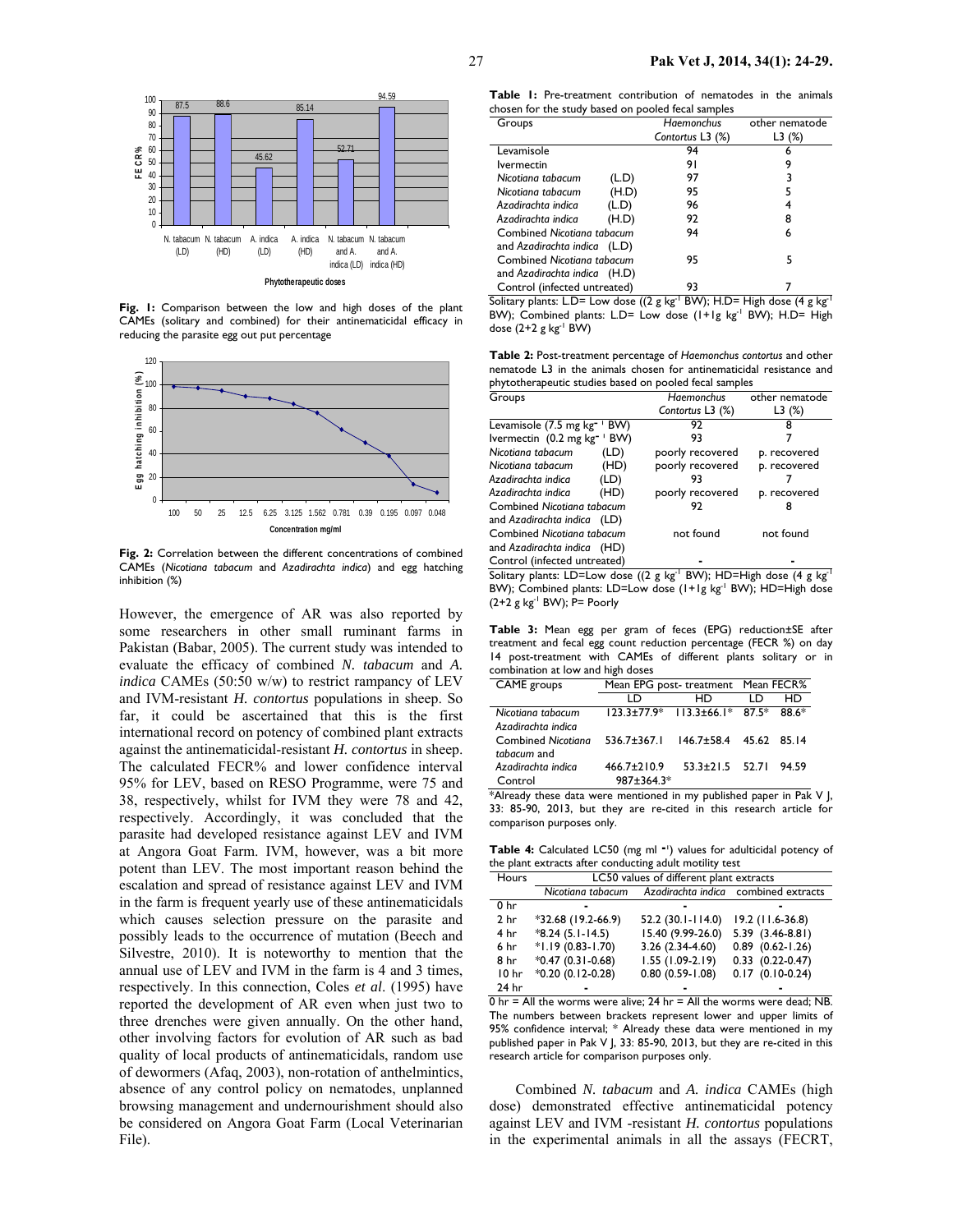EHA and AMT) utilized in the study. The antinematicidal efficacy of *N. tabacum* is likely attributed to the presence of nicotine in its leaves, whilst, for *A. indica*, this character is possibly conduced to azadirachtin (a major active ingredient) which was isolated in the last century. The FECR% at low and high doses was 52.71 and 94.59, respectively. Nevertheless, there was non-significant difference  $(P>0.05)$  between the low and high doses within groups due to the high calculated SD and SE. On the other hand, a significant difference  $(P<0.05)$  was calculated between all the groups included in the trial when the F-value (2.79) was estimated from the analysis of variance table. Accordingly, the high dose of combined CAMEs was more efficacious (FECR%=94.59) than the solitary *N. tabacum* CAME at low (FECR%=87.5) and high (FECR%=88.6) doses and also from the lone *A*. *indica* CAME at low (FECR%=45.62) and high (FECR%=85.14) doses. In spite of these statistically salient findings, it should be mentioned that the high dose effect of the combined *N. tabacum* and *A. indica* CAMEs did not reach the level of synergism pharmacologically (Katzung, 2007). The LC50 of combined CAMEs in EHA was recorded as 0.523 µg ml<sup>-1</sup>, whilst for sole *N. tabacum* and *A. indica* it was 0.566 and 1.169 µg ml<sup>-1</sup>, respectively. The LC50 of combined extracts was ranked the top one among the others above LC50 values. This result verifies that these combined CAMEs possess highest ovicidal efficacy on the hatching inhibition of *H. contortus* eggs as compared to the lone CAMEs. Regarding AMT, all worms were found dead at 6 hours post-exposure to 25 mg  $ml^{-1}$  of combined CAMEs. With diluting concentration, death of the worms was retarded. Combined CAMEs were even more efficacious than closantel; the reference drug at  $25 \text{ µg} \text{ ml}^{-1}$  that killed all the helminths 10 hours post-exposure. In negative control [50:50 v/v of 70% acetone and phosphate buffer saline (PBS) at PH 7.2], all worms were found dead after 24 hours. The estimated  $LC_{50}$  values in AMT 10 hours postexposure were 0.17, 0.20 and 0.80 mg  $ml^{-1}$  for the combined CAMEs, lone *N. tabacum* and *A. indica*, respectively. Most reports concerning the synergy between medicinal plants have originated from conventional Indian and Chinese Medicine (Sabu and Kuttan, 2002; Li, 2009). It is necessary to say that these allegations have yet to be proven scientifically. Pertaining differences in the efficacy of *N. tabacum* and *A. indica*  extracts (combined and solitary), some investigators have reported higher antinematicidal potency as compared to the results of the current study (Iqbal *et al.,* 2012). This may basically be owing to the variations among target helminths, resistance status of the parasitic nematodes, type of chemical solvent employed and source of the plant materials, etc.

Ultimately, it has been reported that certain *N. tabacum* contains quinolizidine and piperidine alkaloids which are inducing teratogenic effects in livestock when ingested during early growth stages. These alkaloid contents differ between plant species according to the season of the year, ecological conditions, stage of plant growth and part used by animals (Panter *et al.,* 2002).

**Conclusion:** In the light of results of this study and pursuant to the recommendations of W.A.A.V.P (second

edition), it can be concluded that the high dose of combined extracts of *N. tabacum* leaves and *A. indica* seed kernels is deemed as an effective antinematicidal. The priority could be given to this mixed extracts in stead of solitary extracts of *N. tabacum* and *A. indica* for the treatment of the parasitized sheep with antinematicidalresistant *Haemonchus contortus*.

**Acknowledgement:** The cooperation of personnel of Angora Goat Farm, Rakh Khairewala- Layyah District and Sanna Laboratories in Faisalabad, Pakistan, for conducting this study would be greatly appreciated.

#### **REFERENCES**

- Abbas RZ, Z Iqbal, A Khan, ZUD Sindhu, JA Khan, MN Khan and A Raza, 2012. Options for integrated strategies for the control of avian coccidiosis. Int J Agric Biol, 14: 1014-1020
- Afaq M, 2003. Parasitic control practices and anthelmintic resistance against gastrointestinal nematodes of sheep. PhD Thesis, Deptt Veterinary Parasitology, Univ Agri, Faisalabad, Pakistan.
- Babar W, 2005. Worm control practices and anthelmintic resistance in nematodes of sheep and goats at livestock farm Jaba and its surroundings (NWFP). MSc Thesis, Department of Veterinary Parasitology, Univ Agric, Faisalabad, Pakistan.
- Beech RN and A Silvestre, 2010. Mutations associated with anthelmintic drug resistance. Anti-infective Agents Med Chem, 9: 105-112.
- Bowman DD, RC Lynn and ML Eberhard, 2003. Georgi's Parasitology for Veterinarians. 8<sup>th</sup> Ed, Saunders Book Co, Philadelphia, USA, pp: 422.
- Coles GC, C Bauer, FHM Borgsteede, S Greets, TR Klei, MA Taylor and PJ Waller, 1992. World Association for the Advancement of Veterinary Parasitology (WAAVP) methods for the detection of anthelmintic resistance in nematodes of veterinary importance. Vet Parasitol, 44: 35-44.
- Coles GC, E Papadopoulos and CA Himonas, 1995. Tubulin, resistance and worms. Parasitol Today, 11: 183-185.
- Farooq Z, S Mushtaq, Z Iqbal, and S Akhtar, 2012. Parasitic helminths of domesticated and wild ruminants in Cholistan desert of Pakistan. Int J Agric Biol, 14: 63-68.
- Gilani AH, MN Ghayur, ZS Saify, SP Ahmad, MI Choudary and A Khalid, 2004. Presence of cholinomimetic and acetylcholinesterase inhibitory constituents in betel nut. Life Sci, 75: 2377-2389.
- Gill BS, 1996. Anthelmintic resistance in India. Vet Parasitol, 63: 173- 176.
- Hubert J and D Kerboeuf, 1992. A microlarval development assay for the detection of anthelmintic resistance in sheep nematodes. Vet Rec, 130: 442-446.
- Hamad KK, Z Iqbal, ZUD Sindhu and G Muhammad, 2013. Antinematicidal activity of *Nicotiana tabacum* L. leaf extracts to control benzimidazole-resistant *Haemonchus contortus* in sheep. Pak Vet J, 33: 85-90.
- Iqbal Z, W Babar, ZUD Sindhu, RZ Abbas and MS Sajid, 2012. Evaluation of anthelmintic activity of different fractions of *Azadirachta indica* A. juss seed extract. Pak Vet J, 32: 579-583.
- Jabbar A, Z Iqbal, D Kerboeuf, G Muhammad, MN Khan and M Afaq, 2006. Anthelmintic resistance: The state of play revisited. Life Sci, 79: 2413-2431.
- Katzung BG, 2007. Basic and Clinical Pharmacology. 10th Ed, McGraw-Hill Company, Appleton and Lange, Singapore.
- Lateef M, Z Iqbal, MS Sajid, RZ Abbas, ZUD Sindhu, M Akhtar, MN Khan, MM Awais, A Iqbal and QU Ain, 2013. An account of botanical anthelmintics and methods used for their evaluation. Rev Vet Anim Sci, 1: 7-14
- Li S, 2009. Network systems underlying traditional Chinese medicine syndrome and herb formula. Curr Bioinform, 4: 188-196.
- Macedo ITF, CML Bevilaqua, LMB de Oliveira, ALF Camurça-Vasconcelos, L da S Viera, FR Oliveira, EM Queiroz-Junior, A da R Tome and NRF Nascimento, 2010. Anthelmintic effect of *Eucalyptus staigeriana* essential oil against goat gastrointestinal nematodes. Vet Parasitol, 173: 93-98.
- MAFF, 1986. Manual of Veterinary Parasitological Laboratory Techniques. Tech Bull, No. 18. Ministry of Agriculture Fisheries and Food. Her Majesty's Stationary Office, London, UK.